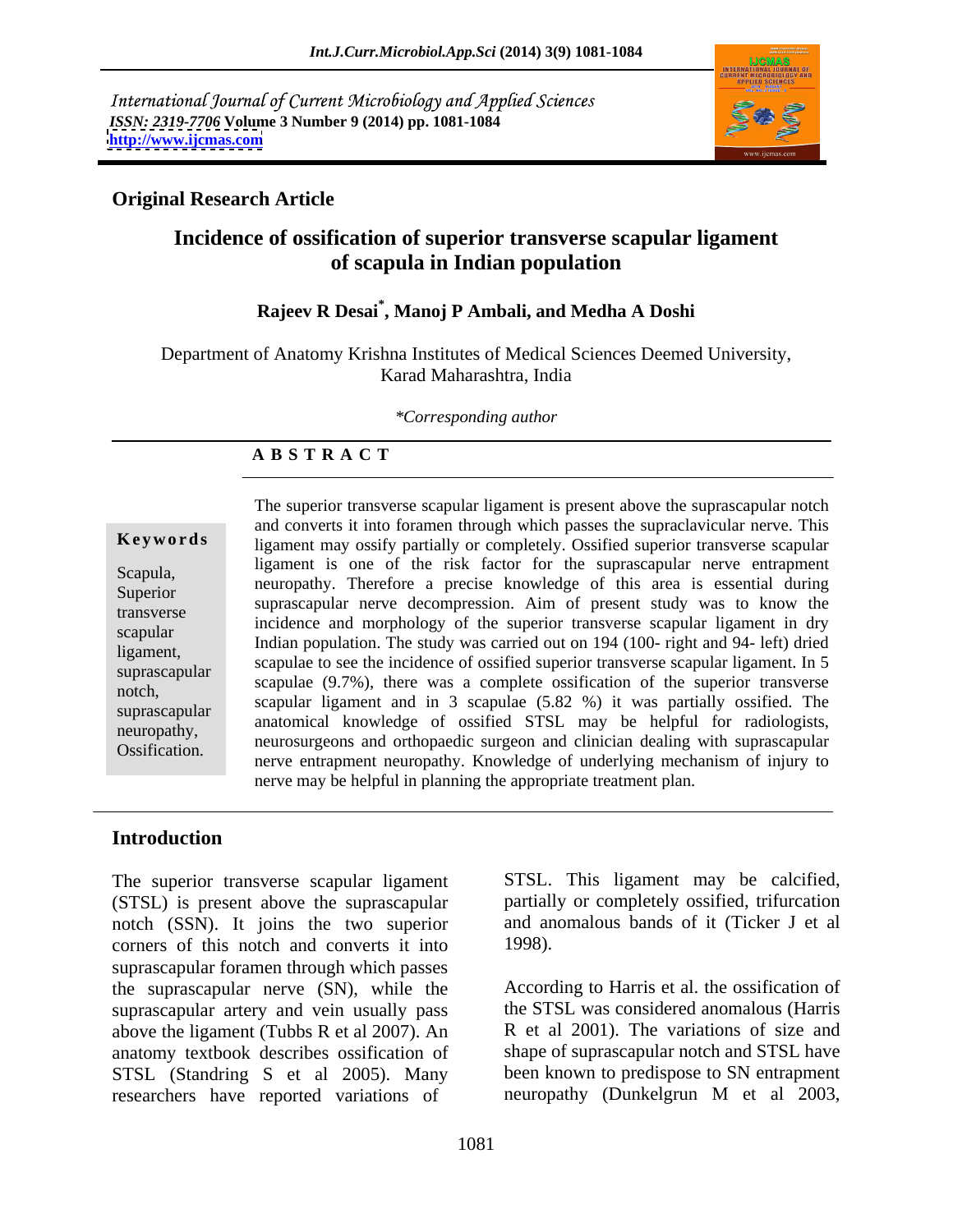Rengachary S et al 1979). The presence of an ossified STSL may produce difficulty during decompression of the suprascapular et al 1998). Many researchers reported population. In Indian population there is components (Safran M 2004). SN has long very little data is available. Considering the paucity of data on incidence of ossification

The present study was carried out on 194 to discover in any individual and the muscle (Right-100, Left-94) dried human scapulae atrophy starts (Thompson W and Kopell H (Right-100, Left-94) dried human scapulae of unknown sex obtained from our Department and students from  $1<sup>st</sup>$  year MBBS and BPTH. The scapulae with damaged superior margin were excluded from the study. Each scapula was carefully observed to see the presence of completely

Representative photograph of STSL were taken using digital camera. The dimensions of STSL were recorded in millimeters with

- 
- 
- c. Thickness at medial and lateral end

Visual observation of 194 scapulae revealed  $\frac{du}{dt}$  al 1991). that 5 (9.7%) scapulae had completely ossified STSL (Fig. 1). Out of 5 scapulae 3 were right sided and 2 were left sided. We observed partially ossified STSL (Fig. 2) in 3 scapulae (5.82 %). Out of 3 scapulae 2

Table-1.

notch if the condition is not known (Ticker J The suprascapular nerve is predominantly a variable incidence of complete ossification supraspinatus and the infraspinatus muscle of STSL which varies in different but does not have cutaneous sensory of STSL we studied this topic. ligaments may irritate the SN. Irritation of **Materials and Methods poorly localized and because of this the** st year the course of the nerve and its possible sites motor nerve which innervates the components (Safran M 2004). SN has long course and it travels under STSL and spinoglenoid ligament. Variations of these the SN gives rise to pain which is deep and cause of the pain and tenderness is difficult to discover in any individual and the muscle atrophy starts (Thompson W and Kopell H 1959). A thorough anatomical knowledge of of entrapment is essential for an early and correct diagnosis.

or partially ossified STSL. described that the main site of entrapment of help of digital vernier caliper. Following compress the suprascapular nerve and give measurements of STSL were measured. The rise to suprascapular nerve entrapment Measurements of STSL were syndrome (Natsis K et al 2008). Also, the a. Superior maximal length, of the shoulder exerts traction on the b. Inferior maximal length, compression against the superior transverse **Results and Discussion** Representative and interaction of the state-side of the state interaction of the state of the state of the state of the state side of STSL, which was left since the state of the state of the state of the state of the stat In 1959, Kopell and Thompson (1959) the SN is at suprascapular notch. Narrowing of the SSN may occur due to calcification, partial or complete ossification of STSL, presence of bony bridge which irritate or shape of the SSN and excessive movement suprascapular nerve which leads to its scapular ligament (Soni, G etal. 2011). According to Callahan et al.suprascapular nerve entrapment is an acquired neuropathy which is secondary to compression of the nerve in the bony suprascapular notch more than in the spinoglenoid notch(Callahan, J et al 1991).

Many researchers described the variable incidence of complete ossification of STSL and it differs from population to population (Table-2).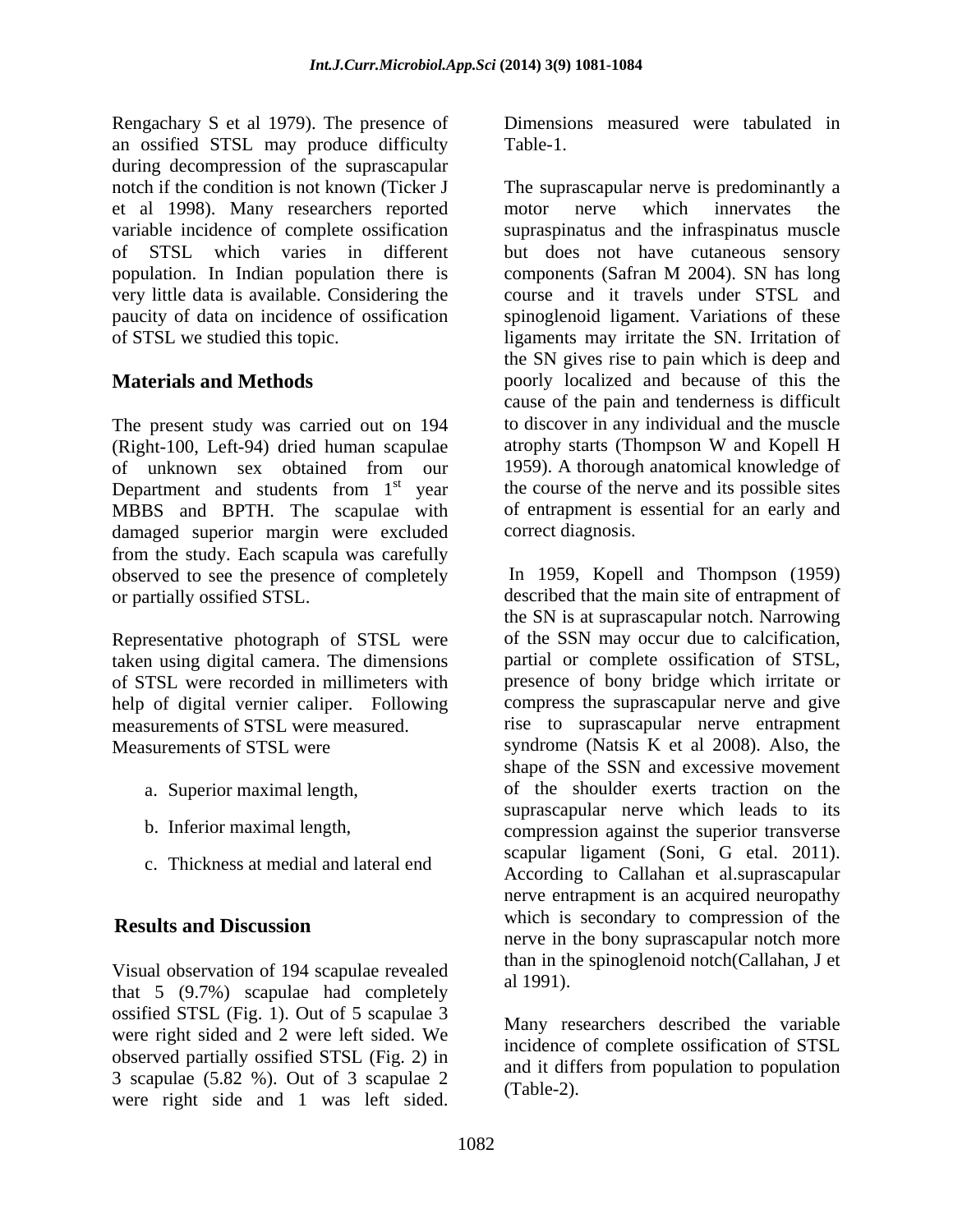Our study reported 9.7% incidence of completely ossified STSL which is slightly higher than Suman et al 2013 (6.1%). of superior transverse scapular ligament Incidence of ossified SSTL reported by varied from 3.7% - 4% but our study Silva et al. was quite high as compared to bserved it in 5.82 % scapulae which is our study. A case report of complete slightly higher which may be because of ossification of STSL was reported by Khan difference of region and population used for and Das et al. in Indian population (Khan M 2006, Das et al 2007). A 1942 ). Present study was done on dry

Complete ossification of STSL was very (Osuagwu, F 2005). A familial case of Cohen et al. in father and son and both were suffering from entrapment neuropathy of

scapular ligament.

rare in some population such as in American suprascapular nerve entrapment neuropathy native 2.1- 2.9 %, Eskimos-0.3% or not. We feel that further detail study calcification of STSL was described by from different region and population along suprascapular nerve (Cohen S 1997). In the literature the incidence of partial ossification observed it in 5.82 % scapulae which is these studies (Rengachary S 1979, Hrdlicka bone so without clinical history therefore it is difficult to say that person suffered from should be done on large number of scapulae with cadaveric study.

**Fig 1:** Arrow showing complete **Fig 2:** Arrow showing partial ossification of ossification of superior transverse  $\vert \cdot \vert$  superior transverse scapular ligament.



### **References**

- Callahan JD, Scully TB, Shapiro SA, et al., 1991. Suprascapular nerve entrapment. A series of 27 cases. Journal of Neurosurgery. 74(6): 893-6.
- Cohen SB, Dnes DM, Moorman CT. 1997. transverse scapula ligament causing neuropathy. Clin. Orthop. Rel. Res.
- Das S, Suri R, Kapur V. 2007. Ossification of Superior Transverse Scapular Ligament and its Clinical Implications. Sultan Qaboos University Medical Journal. 7 (2): 157-160.
- Familial calcification of the superior FJ, Zuckerman JD. 2003. Interobserver<br>transverse scapula ligament causing reliability and intraobserver 334:131-5. typing. Bull Hosp Joint Dis. 61:118- Dunkelgrun M, Iesaka K, Park SS, Kummer FJ, Zuckerman JD. 2003. Interobserver reliability and intraobserver reproducibility in suprascapular notch 22.